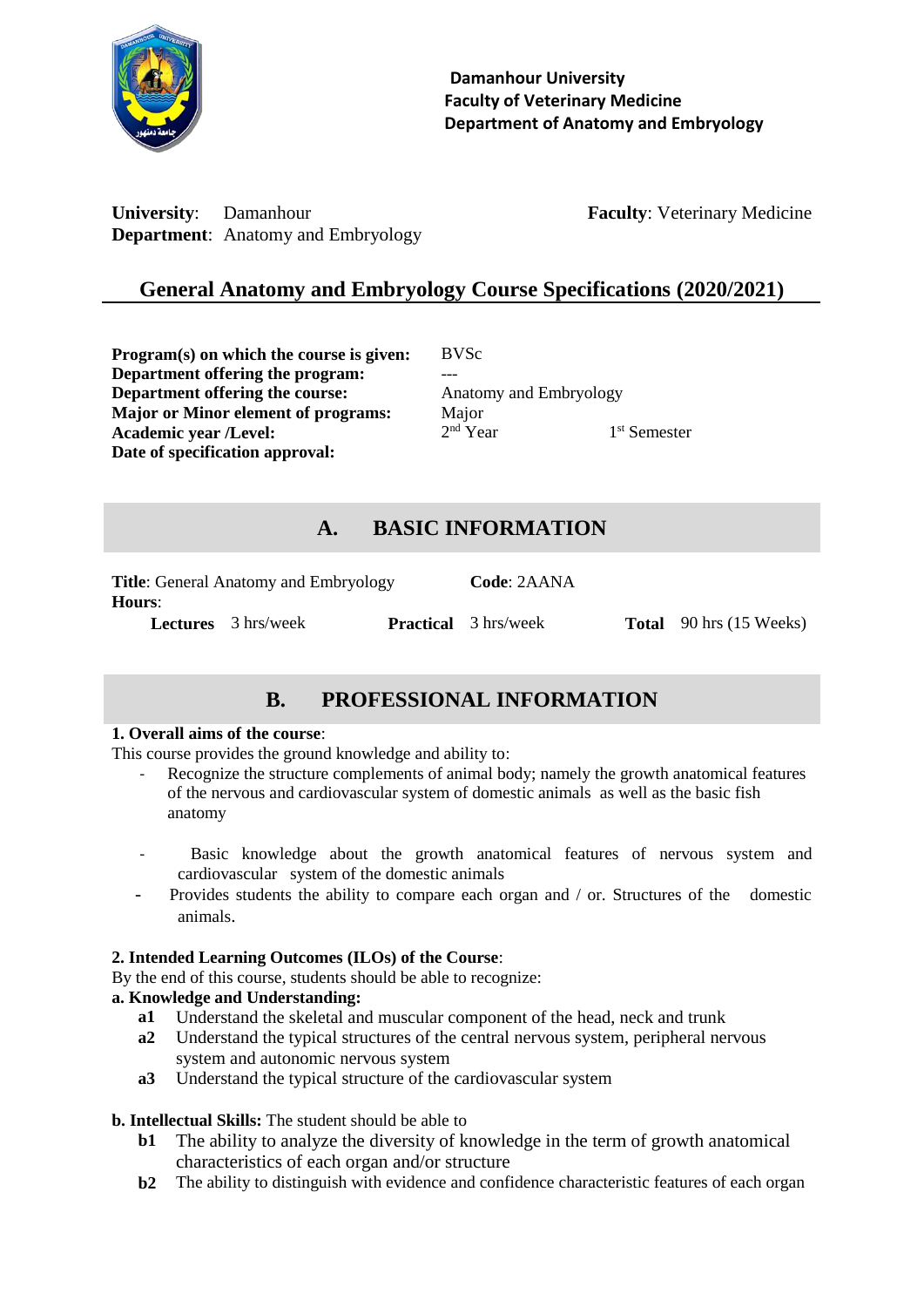

- and / or structures in each animal class.
- **b3** Relate structure-functions relation of those organs system components.
- **c. Professional and Practical Skills:** The student will be qualified in
	- **c1** Recognize the anatomical techniques suitable for preserving each organ and / or structure.
	- **c2** Identify and compare the organs in different domestic animal
	- **c3** Distinguish between the normal an abnormal organ and / or structure.

### **d. General and Transferable Skills:**

- **d1** The ability to use simple word and IT skills (i.e., data processing, software, internet, and multimedia) and the library to find information
- **d2** The ability to be self-motivated learners and responsive to feedback.
- **d3** Working in team (i.e., sharing presentations and discussions and solving problem).
- **d4** Enhancement of research capability by working in independent projects.

**3. Contents**:

| Lecture                                                                                   |                |                |                           |
|-------------------------------------------------------------------------------------------|----------------|----------------|---------------------------|
|                                                                                           | No. of         |                |                           |
| <b>Topic</b>                                                                              | hours          |                | <b>Lectures Practical</b> |
| Nervous system-gross anatomical features of the brain<br>٠                                | 2              | 2              | $\Omega$                  |
| Nervous system- gross anatomical features of the brain                                    | $\overline{2}$ | $\overline{2}$ | $\overline{0}$            |
| Anatomy of the cranial nerves                                                             | $\overline{2}$ | $\overline{2}$ | $\overline{0}$            |
| Anatomy of the spinal cord, meninges and cerebrospinal<br>٠<br>fluid                      | $\overline{2}$ | $\overline{2}$ | $\theta$                  |
| Anatomy of the peripheral nerves<br>٠                                                     | $\overline{2}$ | $\overline{2}$ | $\Omega$                  |
| Sympathetic and parasympathetic parts of autonomic<br>$\blacksquare$<br>nervous system    | $\overline{2}$ | $\overline{2}$ | $\Omega$                  |
| Review and discussion of student independent semester<br>$\blacksquare$<br>work           | $\overline{2}$ | $\overline{2}$ | $\overline{0}$            |
| General and comparative anatomy of heart<br>٠                                             | $\overline{2}$ | 2              | $\theta$                  |
| Branches of the thoracic aorta and pulmonary circulation<br>٠                             | $\overline{2}$ | 2              | $\overline{0}$            |
| Arterial supply and venous drainage of the head and neck<br>٠                             | $\overline{c}$ | $\overline{2}$ | $\overline{0}$            |
| Collateral branches of the abdominal aorta<br>٠                                           | $\overline{2}$ | $\overline{2}$ | $\Omega$                  |
| Arterial supply of pelvic organs and tributaries of caudal<br>$\blacksquare$<br>vena cava | $\overline{2}$ | $\overline{2}$ | $\Omega$                  |
| Fish anatomy classification, external anatomy and skeleton<br>$\blacksquare$<br>of fish   | $\overline{2}$ | $\overline{2}$ | $\Omega$                  |
| Fish splanchonology<br>٠                                                                  | $\overline{2}$ | $\overline{2}$ | $\Omega$                  |
| Guidance of students for final written, oral and practical<br>٠<br>examinations           | $\overline{2}$ | $\overline{2}$ | $\Omega$                  |
| <b>Total</b>                                                                              | 30             | 30             | $\mathbf 0$               |

#### **Practical**

|                                                                        | No. of |                    |  |
|------------------------------------------------------------------------|--------|--------------------|--|
| <b>Topic</b>                                                           | hours  | Lectures Practical |  |
| Guiding student (how to dissect?)                                      |        |                    |  |
| Muscle groups of the superficial thorax, ventral neck and extrinsic of |        |                    |  |
| thoracic limb - student independent dissection                         |        |                    |  |
| Muscle groups of the intrinsic of thoracic limb (scapular and          |        |                    |  |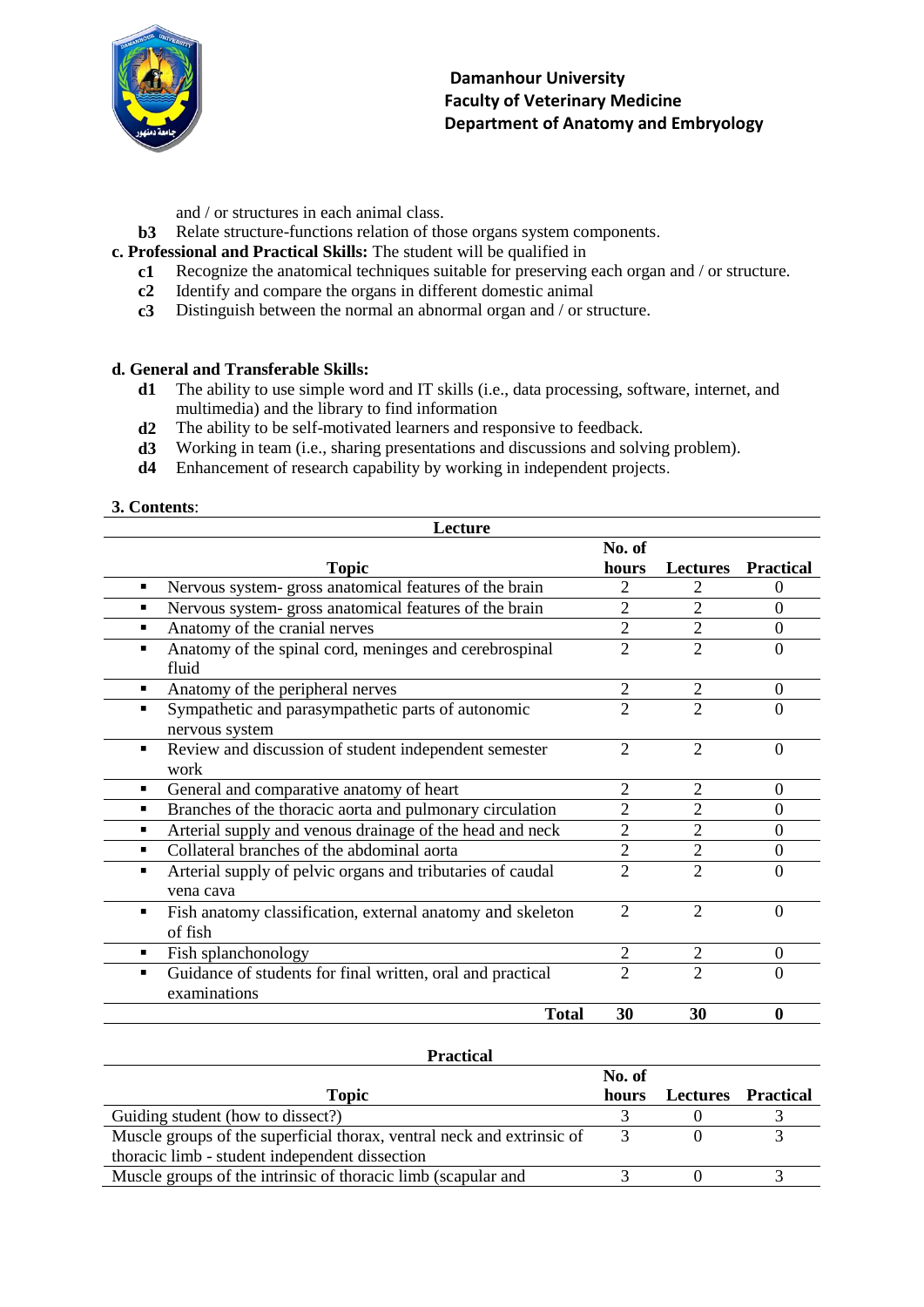

| brachium) - student independent dissection                            |    |          |    |
|-----------------------------------------------------------------------|----|----------|----|
| Muscle groups of the intrinsic of thoracic limb (Antibrachium and     | 3  | $\Omega$ | 3  |
| Manus) - student independent dissection                               |    |          |    |
| Thoracic limb, Proximal and Distal vessels and Nerves- student        | 3  | $\Omega$ | 3  |
| independent dissection                                                |    |          |    |
| Pelvic limb: Rump, hip and thigh muscles - student independent        | 3  | $\Omega$ | 3  |
| dissection                                                            |    |          |    |
| Muscle groups the caudal and cranial crus and hip and stifle joints - | 3  | 0        | 3  |
| student independent dissection                                        |    |          |    |
| Review and training on practical examination                          | 3  | $\Omega$ | 3  |
| Gross anatomy of brain, spinal cord and meninges                      | 3  | 0        | 3  |
| Course and branches of cranial and peripheral nerves                  | 3  | 0        | 3  |
| General and comparative features of the heart                         | 3  | 0        | 3  |
| Arterial and venous drainage of the head and neck                     | 3  | 0        | 3  |
| Arterial and venous drainage of the trunk                             | 3  | 0        | 3  |
| Dissection of fish                                                    | 3  | 0        | 3  |
| Preparation for the final practical examination                       | 3  | 0        | 3  |
| <b>Total</b>                                                          | 45 | 0        | 45 |

### **4. Teaching and Learning Methods**:

- **4.1** Lectures
- **4.2** Practical (tutor presentation followed by students' small group sessions).
- **4.3** Independent (Laboratory and home assignments supervised by tutor):
	- 4.3.a Writing reports/assignments.
	- 4.3.b Preparation of colored posters and slide presentations.
	- 4.3.c Preparation of bones.
	- 4.3.d Group discussion.
- **4.4** Computer courseware for independent study can bee accessed at the education center beside recently developed web courseware

**Method for disabled students:** (no special arrangements are available now, however those student can consult our stuff for help)

### **5. Student Assessment Methods**:

|     | Exam                            |                                                                    |
|-----|---------------------------------|--------------------------------------------------------------------|
| 5.1 | Written Mid-term                | To assess knowledge and understanding.                             |
| 5.2 | Written Final-term              | To assess knowledge and understanding                              |
|     | <b>5.3</b> Practical Final-term | To assess professional and practical skills.                       |
|     | <b>5.4</b> Oral Final-term      | To assess intellectual skills, understanding of topics and ways of |
|     |                                 | thinking in resolving problems                                     |

#### **Assessment Schedule** (in each semester):

|                     | Exam                        | Week             |
|---------------------|-----------------------------|------------------|
| <b>Assessment 1</b> | Written Mid-term            | Qth              |
| <b>Assessment 2</b> | Written Final-term          | 15 <sup>th</sup> |
| <b>Assessment 3</b> | <b>Practical Final-term</b> | 15 <sup>th</sup> |
| <b>Assessment 4</b> | <b>Oral Final-term</b>      | 15th             |

**Weighing of assessments** (in each semester):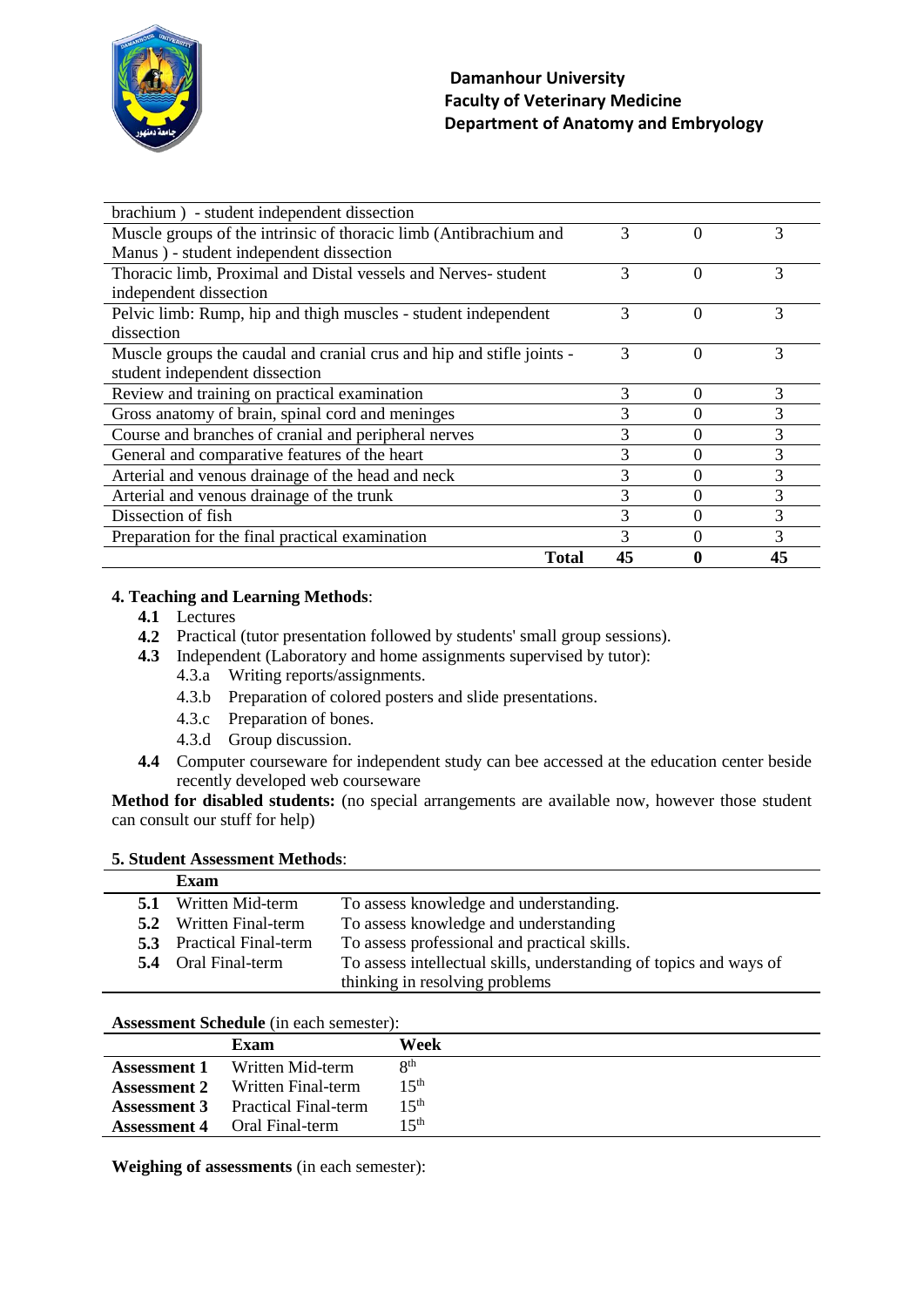

|                     | Exam                                   | $1st$ Semester $(\frac{6}{6})$ | Total $(\% )$ |
|---------------------|----------------------------------------|--------------------------------|---------------|
| Assessment 1        | Written Mid-term                       |                                | 10            |
| <b>Assessment 2</b> | Home and laboratory periodical         | 10                             | 10            |
|                     | <b>Assessment 3</b> Written Final-term | 50                             | 50            |
| <b>Assessment 4</b> | <b>Practical Final-term</b>            |                                | 15            |
|                     | <b>Assessment 5</b> Oral Final-term    | 15                             |               |
|                     | Total                                  | 100                            | 100           |

### **6. List of References**:

### **6.1. Course Notes**:

**Lecture notes (printed): anatomy of domestic animal I. by Prof. DR Ashraf Elsharby (2007)** 

### **6.2. Essential Books:**

Getty R., Sisson and Grosman (1975) the anatomy of domestic animals 5th edition W.B Saunders, Philadelphia (volume 1&2)

### **6.3. Recommended Books:**

- Dyce, M.K., Sack, W.O.(2002) Wensing, C.j.G. Textbook of Veterinary Anatomy W. B. Saunders C., Philadelphia
- **6.4. Periodicals, websites, ….. etc**

### **7. Facilities Required for Teaching and Learning**

- For Lecture: A large hall equipped with white board, data show and computer.
- For Laboratory sessions: dissection hall with bones, formalized animals cadavers, dissection materials, anatomical models, colored posters, charts, atlases, handouts and pamphlets.
- For small group discussions (75 students): Convenient hall equipped with white board, computer and video projector.
- Digital library, Internet and networking connections for easy access of online course materials and the recommended websites by our staff.

**Course Coordinator:** Prof. Dr. Ashraf Elsharaby

Head of Department: Prof. Dr. Ashraf Elsharaby

**Date:**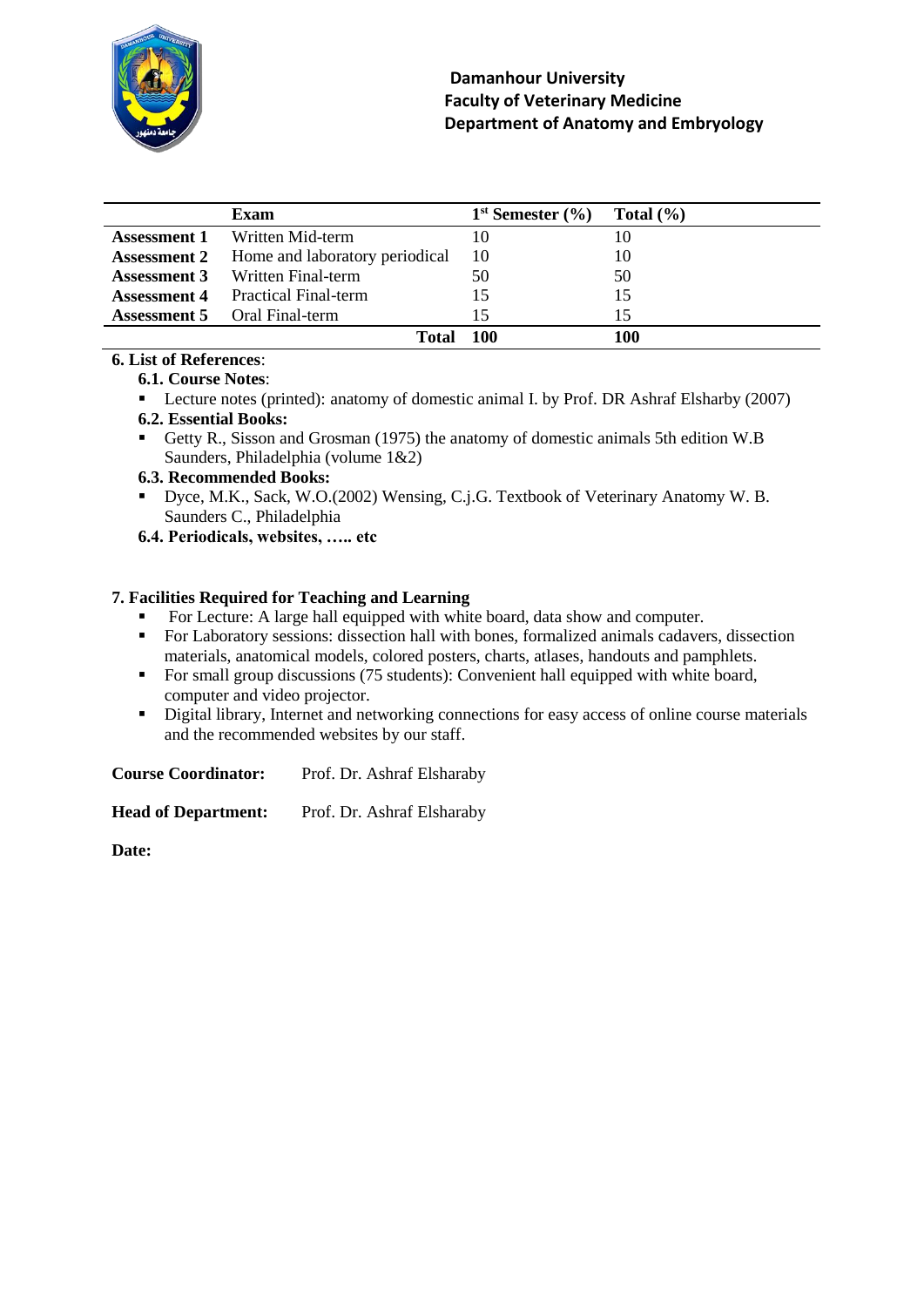

**University:** Damanhour **Faculty: Veterinary Medicine Department**: Anatomy and Embryology

# **General Anatomy and Embryology Course Specifications (2016-2017)**

**Program(s) on which the course is given:** BVSc **Department offering the program:** --- **Department offering the course:** Anatomy and Embryology **Major or Minor element of programs:** Major **Academic year /Level:** 2 **Date of specification approval:**

<sup>nd</sup> Year 2  $2<sup>nd</sup>$  Semester

# **A. BASIC INFORMATION**

| <b>Title:</b> General Anatomy and Embryology<br><b>Hours:</b> |                            |  | Code: 2BANA                 |                                |
|---------------------------------------------------------------|----------------------------|--|-----------------------------|--------------------------------|
|                                                               | <b>Lectures</b> 2 hrs/week |  | <b>Practical</b> 3 hrs/week | <b>Total</b> 75 hrs (15 Weeks) |

# **B. PROFESSIONAL INFORMATION**

### **1. Overall aims of the course**:

This course provides the ground knowledge and ability to:

- The basic background about the origin and development of the mammalian organism from a single cell to a fully mature adult form
- Basic knowledge about the general embryology and special embryology
- Basic knowledge about congenital anomalies and morphological defects that are present at birth
- Basic knowledge about some selective topics about developmental biology
- Recognize the structure complements of animal body; namely the growth anatomical features of the organs forming the male genital and female genital system
- Recognize the basic anatomy of avian

### **2. Intended Learning Outcomes (ILOs) of the Course**:

By the end of this course, students should be able to recognize:

### **a. Knowledge and Understanding:**

- **a1** Understand and explain the complexity of anatomy of mammals and birds
- **a2** Understand the origin, development, maturation and structure of gametes
- **a3** Understand cleavage, gastrulation, fetal membranes and placentation
- a4 Understanding the differentiation and development of different body organs
- a5 understanding congenital anomalies, stem cells, cloning and chimera and its important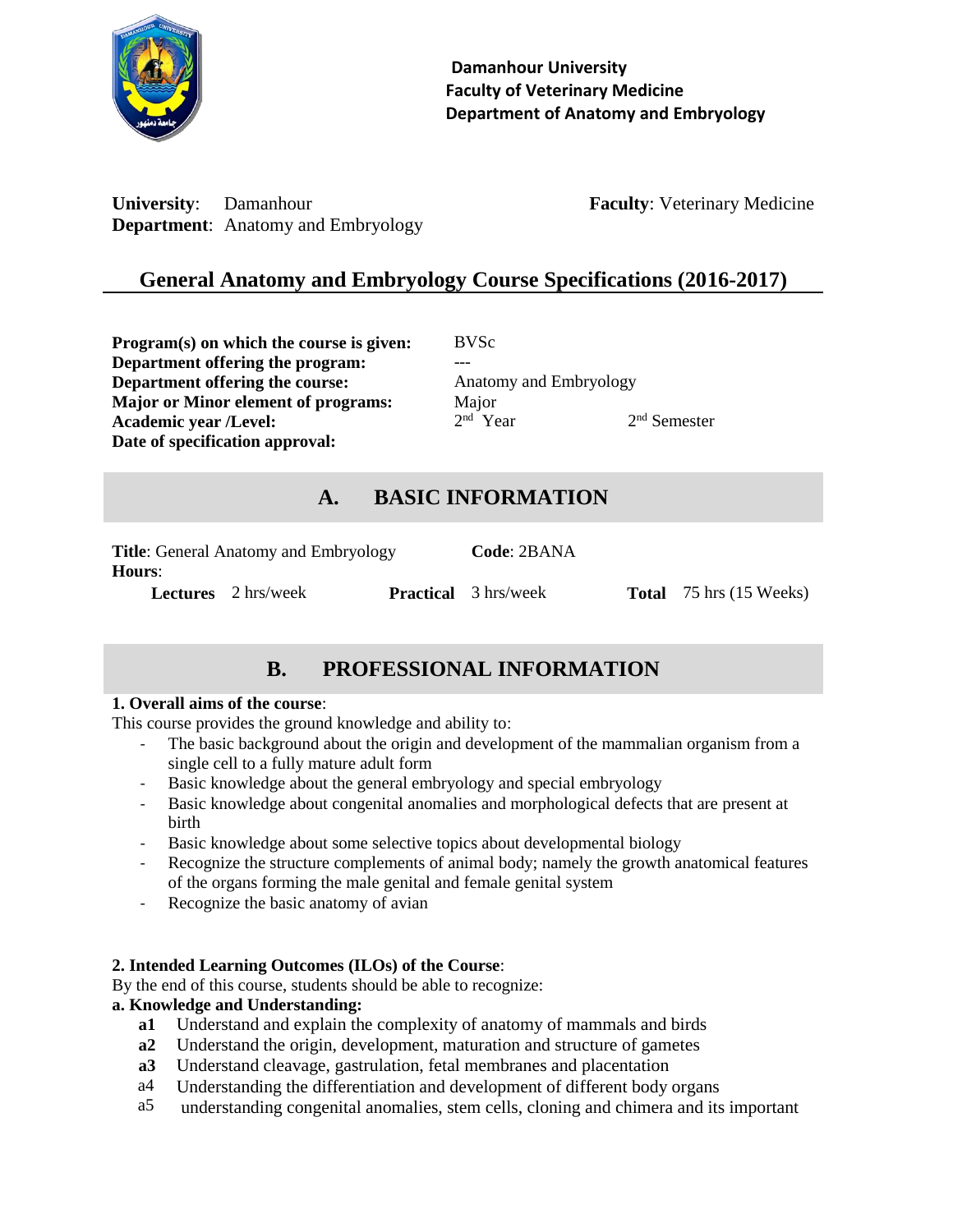

in gynecology and obstetrics

- a6 understanding the growth structures of their selected area
- a7 Understand the typical structure of the genital organs of the domestic animals
- a8 Understand the basic anatomy of avian
- **b. Intellectual Skills:** The student should be able to
	- **b1** The ability to analyze the diversity of knowledge in the term of growth anatomical characteristics of each organ and/or structure
	- **b2** The ability to distinguish with evidence and confidence characteristic features of each organ and / or structures in each animal class
	- **b3** Relate structure-functions relation of those organs system components

### **c. Professional and Practical Skills:** The student will be qualified in

- **c1** Recognize the anatomical techniques suitable for preserving each organ and / or structure.
- **c2** Identify and compare the organs in different domestic animal
- **c3** identify and compare the organs in different avian species and in different fish species
- **c4** Distinguish between the normal an abnormal organ and / or structure.

#### **d. General and Transferable Skills:**

- **d1** The ability to use simple word and IT skills (i.e., data processing, software, internet, and multimedia) and the library to find information
- **d2** The ability to be self-motivated learners and responsive to feedback.
- **d3** Working in team (i.e., sharing presentations and discussions and solving problem).
- **d4** Enhancement of research capability by working in independent projects.

#### **3. Contents**:

| Lecture                                                              |                |                 |                  |
|----------------------------------------------------------------------|----------------|-----------------|------------------|
|                                                                      | No. of         |                 |                  |
| <b>Topic</b>                                                         | hours          | <b>Lectures</b> | <b>Practical</b> |
| Introduction of developmental biology, Gametogenesis and             | 2              |                 |                  |
| Fertilization                                                        |                |                 |                  |
| Cleavage, Implantation, Gastrulation and derivatives of germ layers  | $\overline{2}$ | $\overline{2}$  | $\boldsymbol{0}$ |
| Fetal membranes, placentation and Defects of events and locations in | $\overline{2}$ | $\overline{2}$  | $\Omega$         |
| embryo development                                                   |                |                 |                  |
| Development of nervous system and eye                                | 2              | 2               | $\Omega$         |
| Development of upper digestive system                                | 2              | 2               | $\theta$         |
| Development of lower digestive system $\&$ of respiratory system     | 2              | $\overline{2}$  | $\theta$         |
| Development of urinary system, gonads and genital duct system        | $\overline{2}$ | $\overline{2}$  | $\theta$         |
| Common anomalies of the domestic animals and Selective topics of     | $\overline{2}$ | $\overline{2}$  | $\theta$         |
| developmental biology (stem cells, cloning and chimera)              |                |                 |                  |
| Comparative anatomy of ovaries, uterus, vagina and female urethra    | $\overline{2}$ | $\overline{2}$  | $\theta$         |
| Comparative anatomy of testis, epididymis                            | $\overline{2}$ | $\overline{2}$  | $\overline{0}$   |
| Comparative anatomy of the accessory genital gland, spermatic cord   | $\overline{2}$ | $\overline{2}$  | $\Omega$         |
| scrotum, prepuce and penis                                           |                |                 |                  |
| Basic anatomy of avian skin and skeleton                             | 2              | $\overline{2}$  | $\theta$         |
| Basic anatomy of avian digestive system                              | 2              | 2               | $\theta$         |
| Basic anatomy of avian respiratory and urogenital systems            | $\overline{2}$ | 2               | $\overline{0}$   |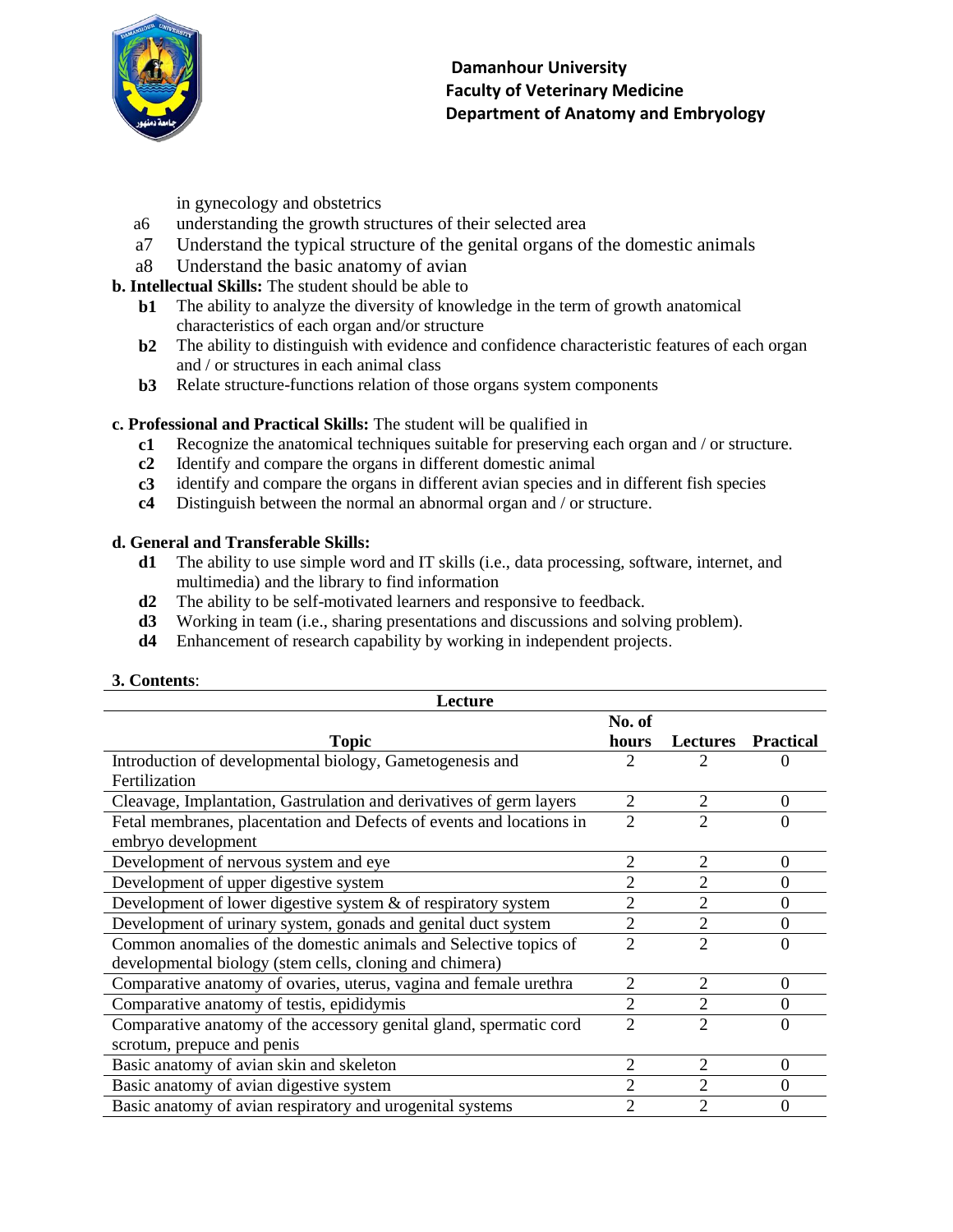

| Guidance of students for final written, oral and practical<br>examinations                                                                     | $\overline{2}$ | $\overline{2}$   | $\overline{0}$   |
|------------------------------------------------------------------------------------------------------------------------------------------------|----------------|------------------|------------------|
| <b>Total</b>                                                                                                                                   | 30             | 30               | $\boldsymbol{0}$ |
| <b>Practical</b>                                                                                                                               |                |                  |                  |
|                                                                                                                                                | No. of         |                  |                  |
| <b>Topic</b>                                                                                                                                   | hours          | <b>Lectures</b>  | <b>Practical</b> |
| Independent animal dissection: epaxial and hypoaxial muscle of<br>neck, thorax and abdominal muscles                                           | 3              | 0                | 3                |
| Independent animal dissection: vessels and nerves of neck                                                                                      | 3              | $\boldsymbol{0}$ | 3                |
| Independent animal dissection: thoracic wall and cavity, heart and<br>autonomic nerves                                                         | $\overline{3}$ | $\Omega$         | 3                |
| Independent animal dissection: abdominal wall and inguinal<br>structures, abdominal and peritoneal cavities and viscera, nerves and<br>vessels | 3              | $\Omega$         | 3                |
| Independent animal dissection: pelvic diaphragm and viscera,<br>abdominal and pelvic vessels and nerves                                        | 3              | $\theta$         | 3                |
| Independent animal dissection: superficial structures of head, oral<br>cavity and pharynx                                                      | 3              | $\theta$         | 3                |
| Independent animal dissection: larynx, muscles of jaw, tongue and<br>hyoid bones                                                               | 3              | $\theta$         | 3                |
| Independent animal dissection: superficial nerves, head arteries and<br>cervical structures                                                    | 3              | $\Omega$         | 3                |
| Review and training on practical examination                                                                                                   | 3              | $\overline{0}$   | 3                |
| Collection of embryos and fetuses and gross dissection of fetuses                                                                              | $\overline{3}$ | $\Omega$         | 3                |
| Revision of some slides and multimedia of embryology                                                                                           | 3              | $\boldsymbol{0}$ | 3                |
| General and comparative features of the female genital organ                                                                                   | $\overline{3}$ | $\boldsymbol{0}$ | $\overline{3}$   |
| General and comparative features of testis and epididymis accessory<br>genital gland, scrotum, prepuce and penis                               | $\overline{3}$ | $\theta$         | 3                |
| Basic anatomy of avian                                                                                                                         | $\mathfrak{Z}$ | $\boldsymbol{0}$ | 3                |
| Individual student discussion and examination                                                                                                  | 3              | $\Omega$         | 3                |
| <b>Total</b>                                                                                                                                   | 45             | $\boldsymbol{0}$ | 45               |

### **4. Teaching and Learning Methods**:

- **4.1** Lectures
- **4.2** Practical (tutor presentation followed by students' small group sessions).
- **4.3** Independent (Laboratory and home assignments supervised by tutor):
	- 4.3.a Writing reports/assignments.
	- 4.3.b Preparation of colored posters and slide presentations.
	- 4.3.c Preparation of bones.
	- 4.3.d Group discussion.
- **4.4** Computer courseware for independent study can be accessed at the education center beside recently developed web courseware

**Method for disabled students:** (no special arrangements are available now, however those student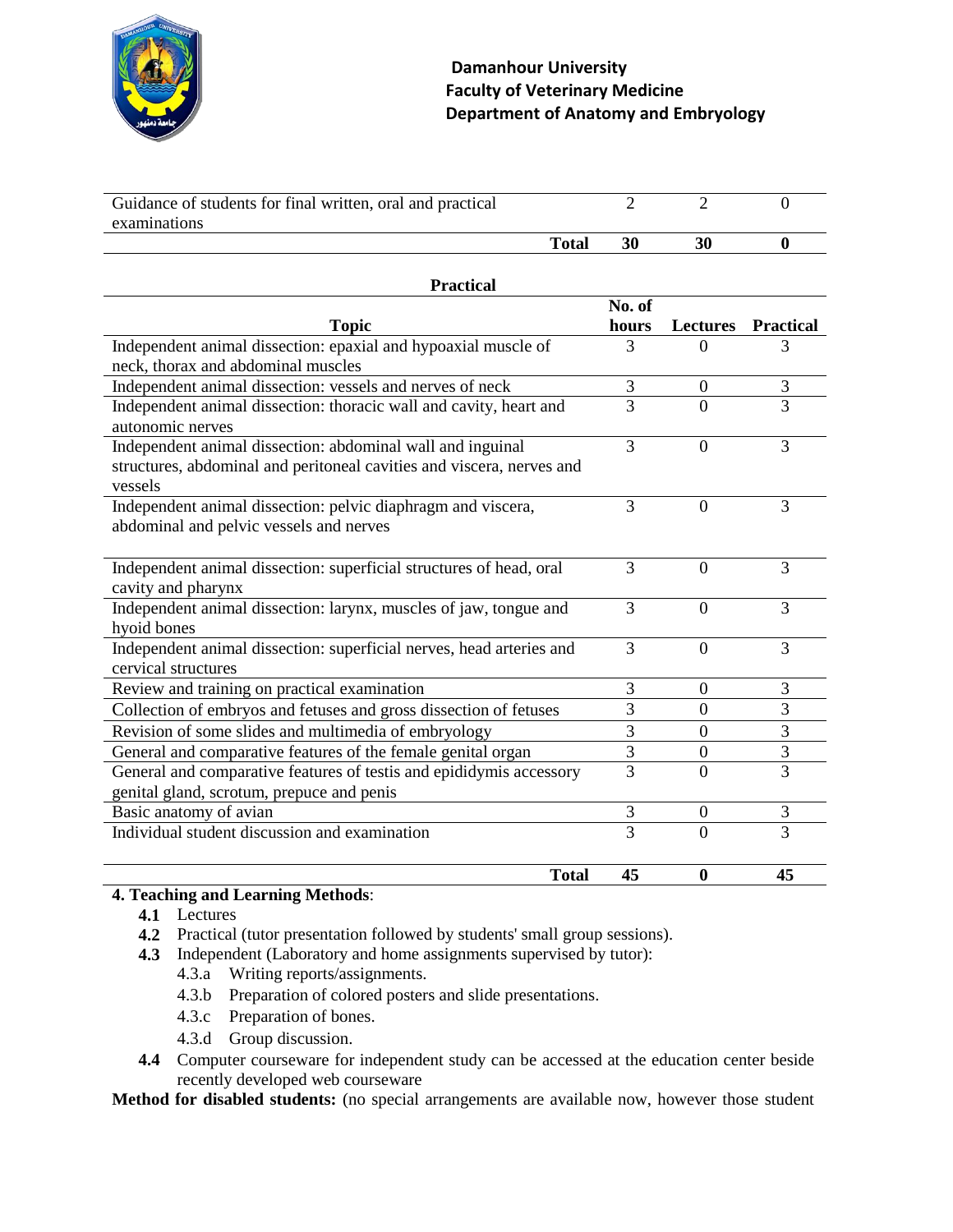

# can consult our stuff for help)

|     | <b>5. Student Assessment Methods:</b> |                                                                    |
|-----|---------------------------------------|--------------------------------------------------------------------|
|     | Exam                                  |                                                                    |
| 5.1 | Written Mid-term                      | To assess knowledge and understanding.                             |
|     | <b>5.2</b> Written Final-term         | To assess knowledge and understanding                              |
|     | <b>5.3</b> Practical Final-term       | To assess professional and practical skills.                       |
|     | <b>5.4</b> Oral Final-term            | To assess intellectual skills, understanding of topics and ways of |
|     |                                       | thinking in resolving problems                                     |

### **Assessment Schedule** (in each semester):

|                     | <b>Exam</b>                                        | Week             |                                |               |
|---------------------|----------------------------------------------------|------------------|--------------------------------|---------------|
| <b>Assessment 1</b> | Written Mid-term                                   | 8 <sup>th</sup>  |                                |               |
| <b>Assessment 2</b> | Written Final-term                                 | 15 <sup>th</sup> |                                |               |
| <b>Assessment 3</b> | Practical Final-term                               | 15 <sup>th</sup> |                                |               |
| <b>Assessment 4</b> | Oral Final-term                                    | 15 <sup>th</sup> |                                |               |
|                     | <b>Weighing of assessments</b> (in each semester): |                  |                                |               |
|                     | <b>Exam</b>                                        |                  | $2nd$ Semester $(\frac{6}{6})$ | Total $(\% )$ |
| <b>Assessment 1</b> | Written Mid-term                                   |                  | 10                             | 10            |
| <b>Assessment 2</b> | Home and laboratory periodical                     |                  | 10                             | 10            |
| <b>Assessment 3</b> | Written Final-term                                 |                  | 50                             | 50            |
| <b>Assessment 4</b> | <b>Practical Final-term</b>                        |                  | 15                             | 15            |
| <b>Assessment 5</b> | Oral Final-term                                    |                  | 15                             | 15            |
|                     |                                                    | <b>Total</b>     | 100                            | 100           |

### **6. List of References**:

### **6.1. Course Notes**:

Lecture notes (printed): anatomy of domestic animal I. by

Principles of developmental biology. by Prof. DR Ashraf El Sharaby and DR Ahmed Saber (2009) **6.2. Essential Books:**

Latshaw W.K Veterinary Developmental Anatomy. A clinically oriented approach. B.C Decker INC (1987).

### **6.3. Recommended Books:**

Latshaw W.K Veterinary Developmental Anatomy. A clinically oriented approach. B.C Decker INC (1987).

**6.4. Periodicals, websites, ….. etc**

### **7. Facilities Required for Teaching and Learning**

- For Lecture: A large hall equipped with white board, data show and computer.
- **For Laboratory sessions: dissection hall with bones, formalized animals cadavers, dissection** materials, anatomical models, colored posters, charts, atlases, handouts and pamphlets.
- For small group discussions (75 students): Convenient hall equipped with white board, computer and video projector.
- Digital library, Internet and networking connections for easy access of online course materials and the recommended websites by our staff.

**Course Coordinator:** Prof. Dr. Ashraf El Sharaby